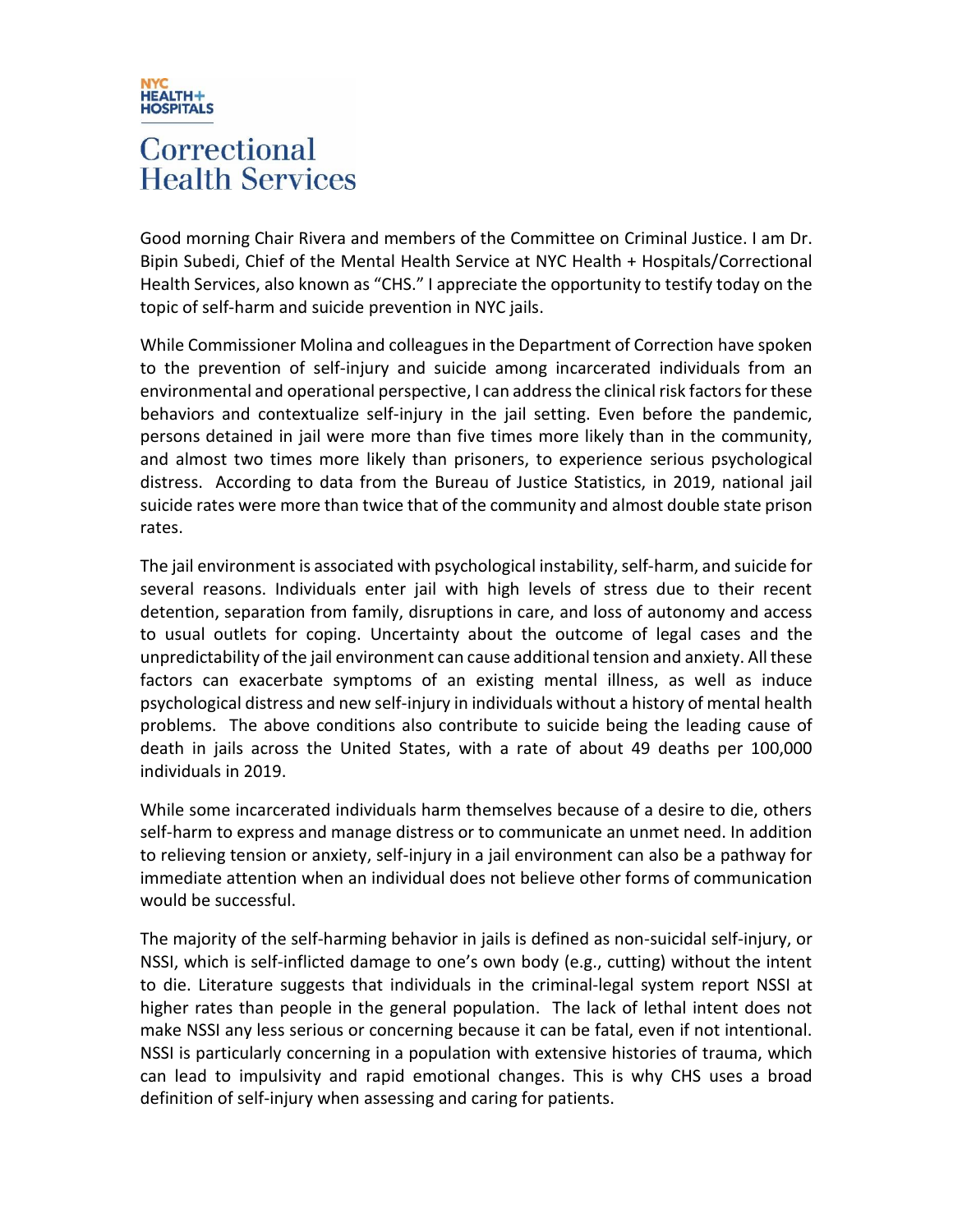

## Correctional **Health Services**

Understanding these challenges, in 2016, when CHS, as a new division of New York City Health + Hospitals, became the direct health care provider in NYC jails, it implemented a robust mental health system of care.. CHS hired additional mental health professionals with a focus on strengthening oversight and supervision; created a strong clinically based suicide prevention program centered around early detection, individual risk assessment, and treatment planning, as well as the close monitoring and investigation of all self-injury regardless of severity; and established specialty units for individuals with serious mental illness (SMI), which improved access to care and medication adherence and decreased injury due to violence. These interventions significantly improved the mental health services available to people incarcerated in NYC.

As Commissioner Molina discussed in his testimony, the COVID-19 pandemic, however, destabilized the jails in profound and impactful ways at both the individual and systemic level. Since the spring of 2020, detained individuals have contended with court delays, restricted communication with family, friends, and attorneys, and health concerns – for themselves and for loved ones. The ongoing and far-reaching disruptions in the functioning of the jail throughout 2020 and 2021 served to exacerbate the pressures and stresses on detained persons.

Although rate of self-injury decreased during the first three months of the pandemic, it subsequently increased approximately 75% in the subsequent quarter across all housing areas and several age groups, peaked during the spring of 2021, and remains elevated from pre-pandemic levels. This increase in self-harm has been driven by non-suicidal selfinjury in non-SMI population and the percentage of individuals requiring referral to the hospital for self-injury has not changed. Yearly suicide rates have remained generally stable since 2019. The global increase in non-suicidal self-harm and the fact that the percentage of patients self-injuring with serious mental illness has decreased by more than 40% since the pandemic began, strongly suggests that systemic factors are inducing this phenomenon.

Since the pandemic, CHS has taken significant additional steps to minimize risk of selfharm and suicide related to, and independent of, mental illness. This includes focused efforts to ensure individuals with mental health needs are assessed early in the course of incarceration; the creation of additional mental health therapeutic housing areas, including one in the intake facility; central mechanisms to identify and escalate known high-risk individuals for evaluation; and instituting a lower threshold for referring and placing patients on suicide-watch observation and more stringent criteria for transferring them to general population. CHS has also provided education to clinical staff on suiciderisk assessment and to correctional officers on suicide prevention and the importance of taking all NSSI seriously.